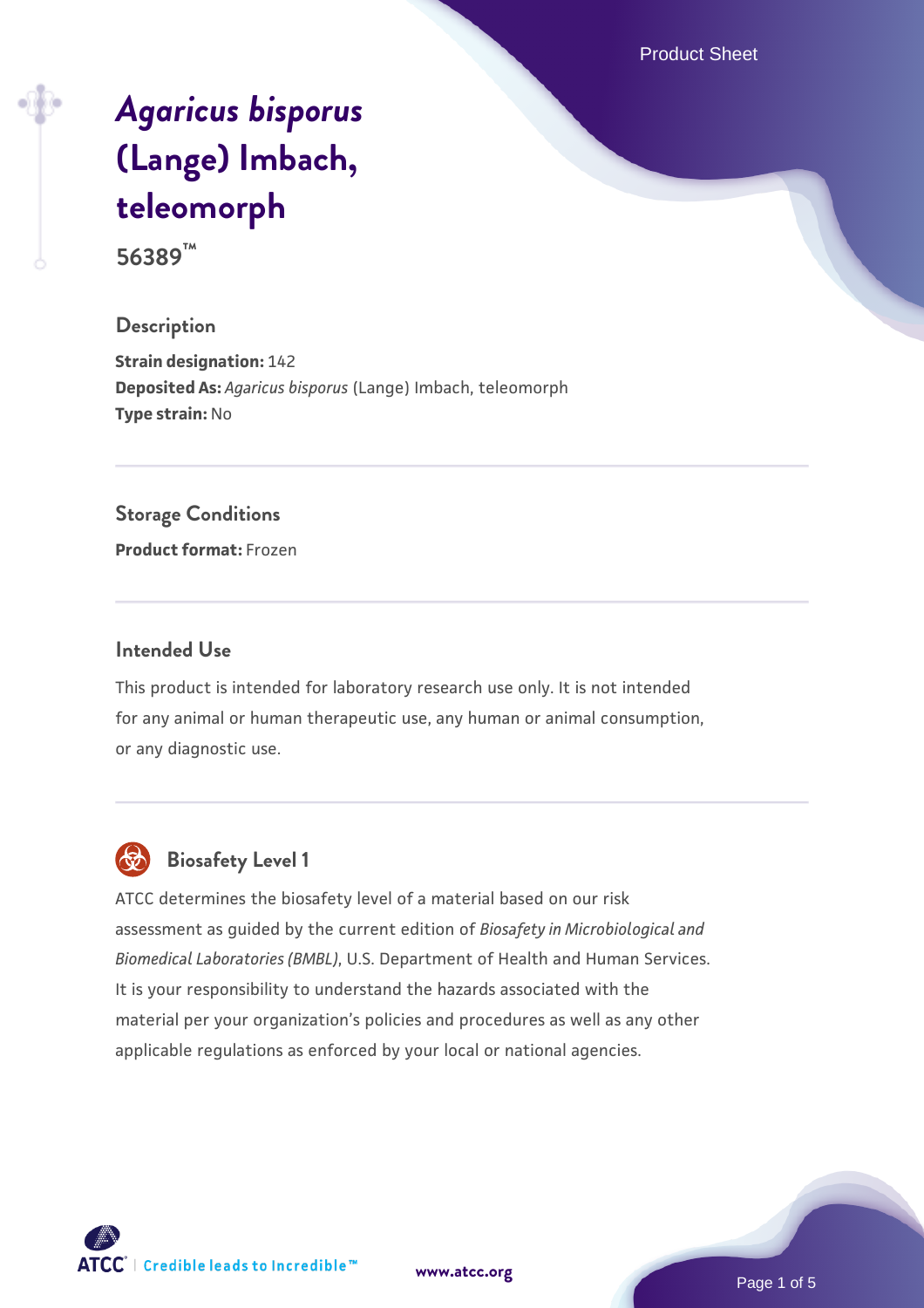ATCC highly recommends that appropriate personal protective equipment is always used when handling vials. For cultures that require storage in liquid nitrogen, it is important to note that some vials may leak when submersed in liquid nitrogen and will slowly fill with liquid nitrogen. Upon thawing, the conversion of the liquid nitrogen back to its gas phase may result in the vial exploding or blowing off its cap with dangerous force creating flying debris. Unless necessary, ATCC recommends that these cultures be stored in the vapor phase of liquid nitrogen rather than submersed in liquid nitrogen.

# **Certificate of Analysis**

For batch-specific test results, refer to the applicable certificate of analysis that can be found at www.atcc.org.

## **Growth Conditions**

**Medium:**  [ATCC Medium 336: Potato dextrose agar \(PDA\)](https://www.atcc.org/-/media/product-assets/documents/microbial-media-formulations/3/3/6/atcc-medium-336.pdf?rev=d9160ad44d934cd8b65175461abbf3b9) **Temperature:** 26°C

## **Material Citation**

If use of this material results in a scientific publication, please cite the material in the following manner: *Agaricus bisporus* (Lange) Imbach, teleomorph (ATCC 56389)

## **References**



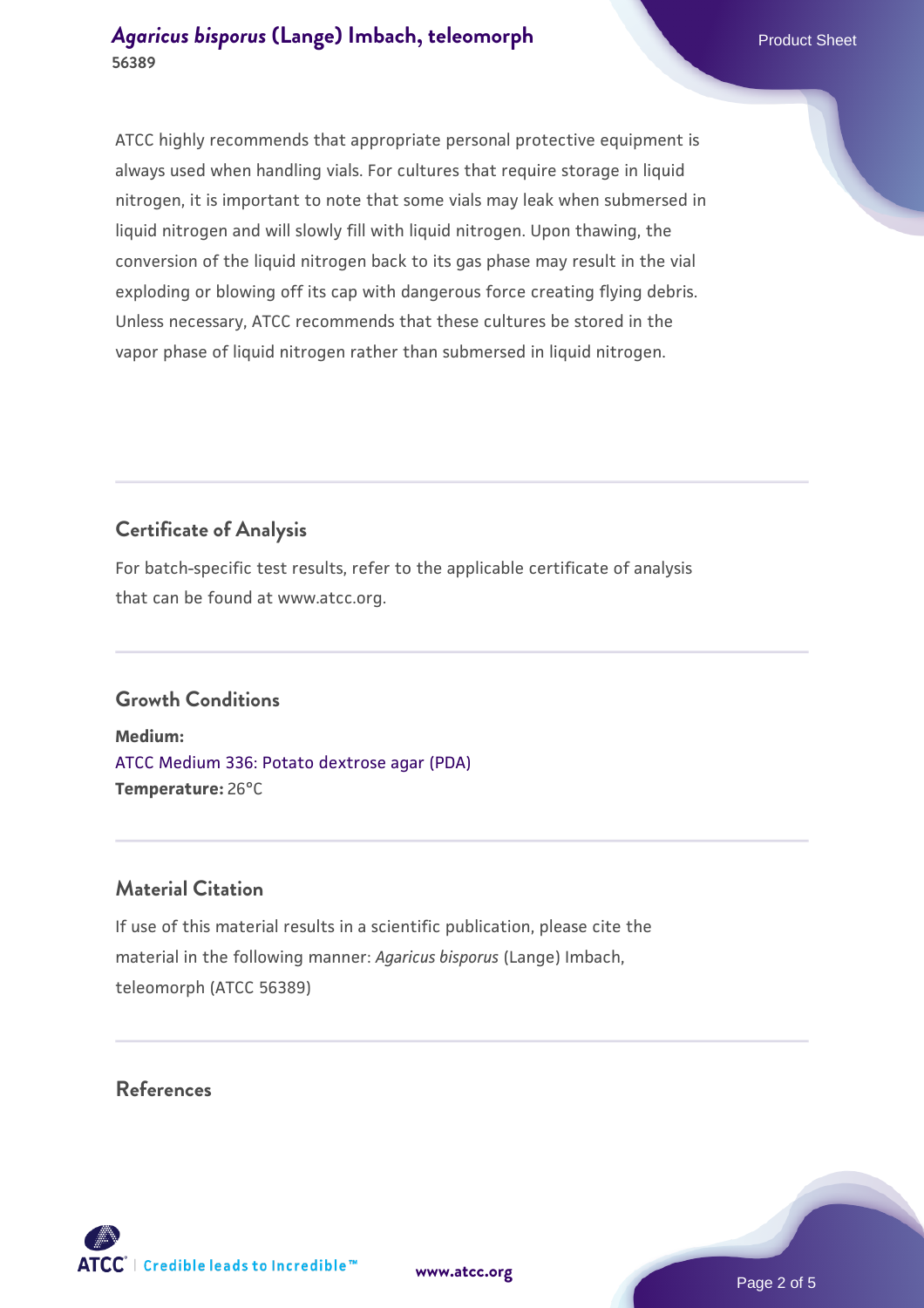References and other information relating to this material are available at www.atcc.org.

#### **Warranty**

The product is provided 'AS IS' and the viability of ATCC® products is warranted for 30 days from the date of shipment, provided that the customer has stored and handled the product according to the information included on the product information sheet, website, and Certificate of Analysis. For living cultures, ATCC lists the media formulation and reagents that have been found to be effective for the product. While other unspecified media and reagents may also produce satisfactory results, a change in the ATCC and/or depositor-recommended protocols may affect the recovery, growth, and/or function of the product. If an alternative medium formulation or reagent is used, the ATCC warranty for viability is no longer valid. Except as expressly set forth herein, no other warranties of any kind are provided, express or implied, including, but not limited to, any implied warranties of merchantability, fitness for a particular purpose, manufacture according to cGMP standards, typicality, safety, accuracy, and/or noninfringement.

#### **Disclaimers**

This product is intended for laboratory research use only. It is not intended for any animal or human therapeutic use, any human or animal consumption, or any diagnostic use. Any proposed commercial use is prohibited without a license from ATCC.

While ATCC uses reasonable efforts to include accurate and up-to-date information on this product sheet, ATCC makes no warranties or representations as to its accuracy. Citations from scientific literature and patents are provided for informational purposes only. ATCC does not warrant



**[www.atcc.org](http://www.atcc.org)**

Page 3 of 5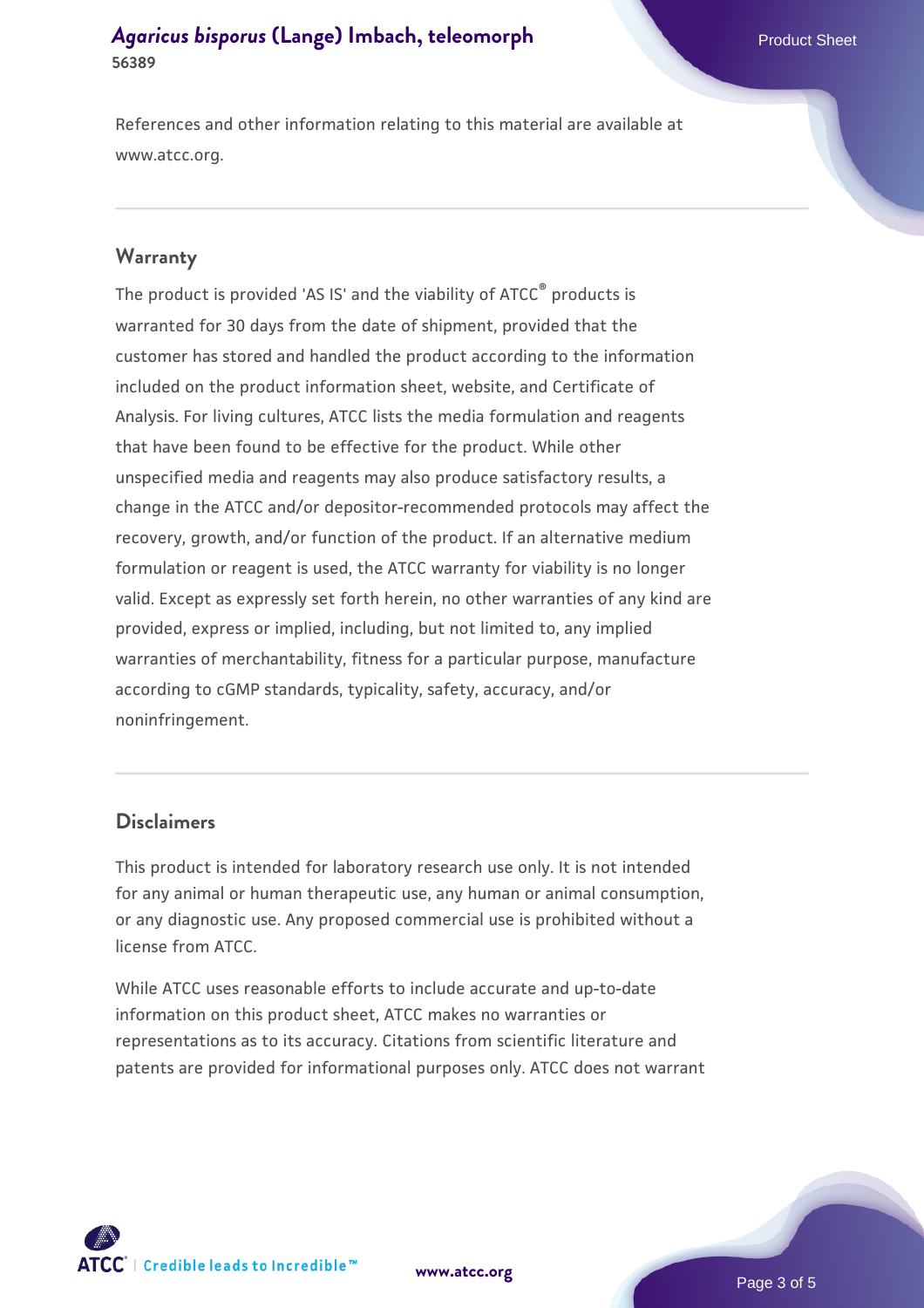that such information has been confirmed to be accurate or complete and the customer bears the sole responsibility of confirming the accuracy and completeness of any such information.

This product is sent on the condition that the customer is responsible for and assumes all risk and responsibility in connection with the receipt, handling, storage, disposal, and use of the ATCC product including without limitation taking all appropriate safety and handling precautions to minimize health or environmental risk. As a condition of receiving the material, the customer agrees that any activity undertaken with the ATCC product and any progeny or modifications will be conducted in compliance with all applicable laws, regulations, and guidelines. This product is provided 'AS IS' with no representations or warranties whatsoever except as expressly set forth herein and in no event shall ATCC, its parents, subsidiaries, directors, officers, agents, employees, assigns, successors, and affiliates be liable for indirect, special, incidental, or consequential damages of any kind in connection with or arising out of the customer's use of the product. While reasonable effort is made to ensure authenticity and reliability of materials on deposit, ATCC is not liable for damages arising from the misidentification or misrepresentation of such materials.

Please see the material transfer agreement (MTA) for further details regarding the use of this product. The MTA is available at www.atcc.org.

## **Copyright and Trademark Information**

© ATCC 2021. All rights reserved. ATCC is a registered trademark of the American Type Culture Collection.

## **Revision**

This information on this document was last updated on 2021-05-19

## **Contact Information**



**[www.atcc.org](http://www.atcc.org)**

Page 4 of 5